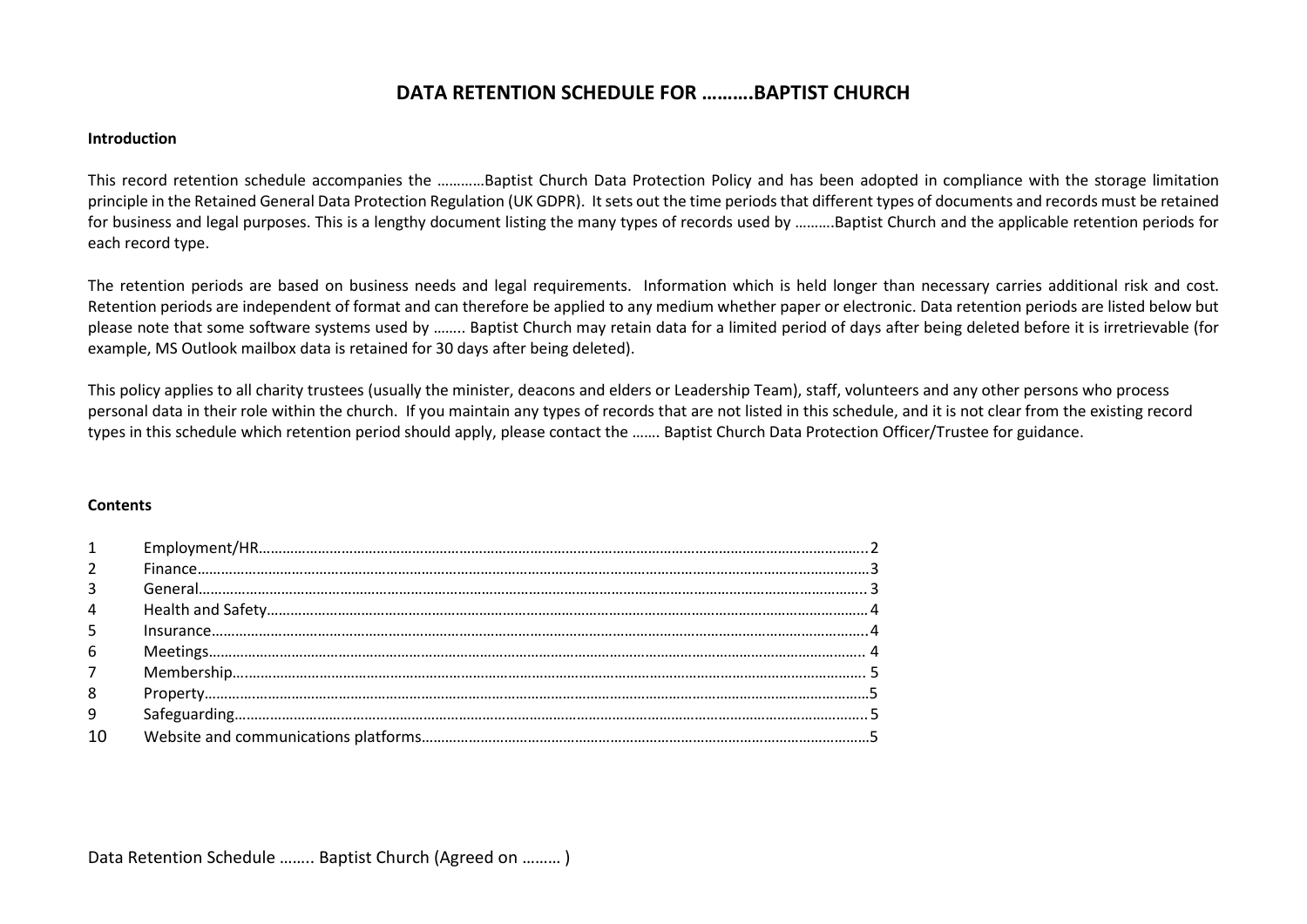| <b>Section</b> | <b>Documents</b>                                                                                                                                                                       | <b>Retention period</b>                                                                                          | Reason                                                                        | <b>Action after Retention Period</b> |
|----------------|----------------------------------------------------------------------------------------------------------------------------------------------------------------------------------------|------------------------------------------------------------------------------------------------------------------|-------------------------------------------------------------------------------|--------------------------------------|
|                |                                                                                                                                                                                        |                                                                                                                  |                                                                               |                                      |
| Employment/HR  | All information relating to<br>recruitment, selection and<br>development whilst in post                                                                                                | 6 years after post-holder has<br>left your employment                                                            | Limitation Act 1980 <sup>(1)</sup>                                            | Destroy                              |
|                | Information on any disciplinary or<br>grievance matter that is still 'live' on<br>the individual's personnel file,<br>including information on any penalty<br>or warning imposed       | 6 years after post-holder has<br>left your employment                                                            | Limitation Act 1980 <sup>(1)</sup>                                            | Destroy                              |
|                | Information on an individual's health<br>and sickness record, including<br>information on any adjustment made<br>to their working pattern, either on a<br>temporary or permanent basis | 6 years after post-holder has<br>left your employment                                                            | Limitation Act 1980 <sup>(1)</sup>                                            | Destroy                              |
|                | Redundancy records                                                                                                                                                                     | 6 years from date of<br>redundancy                                                                               | Limitation Act 1980                                                           | Destroy                              |
|                | Information on any safeguarding<br>concern or matter in which the<br>employee was involved in any way                                                                                  | 75 years after<br>employment/role ceases<br>(see Safeguarding Retention<br>Schedule under Safeguarding<br>below) | Requirements of the<br>Independent Inquiry into<br>Child Sexual Abuse (IICSA) | Not applicable                       |
|                | Parental leave records                                                                                                                                                                 | 18 years from the date of the<br>birth of a child                                                                | To enable future<br>employers to check<br>entitlement                         | Destroy                              |
|                | Payroll records including<br>correspondence with HMRC                                                                                                                                  | 6 years from the end of the<br>financial year the records<br>relate to.                                          | <b>Charities Act and HMRC</b><br>Rules                                        | Destroy                              |
|                | <b>Pensions Records</b>                                                                                                                                                                | According to the schedules set by the Pension provider                                                           |                                                                               | Destroy                              |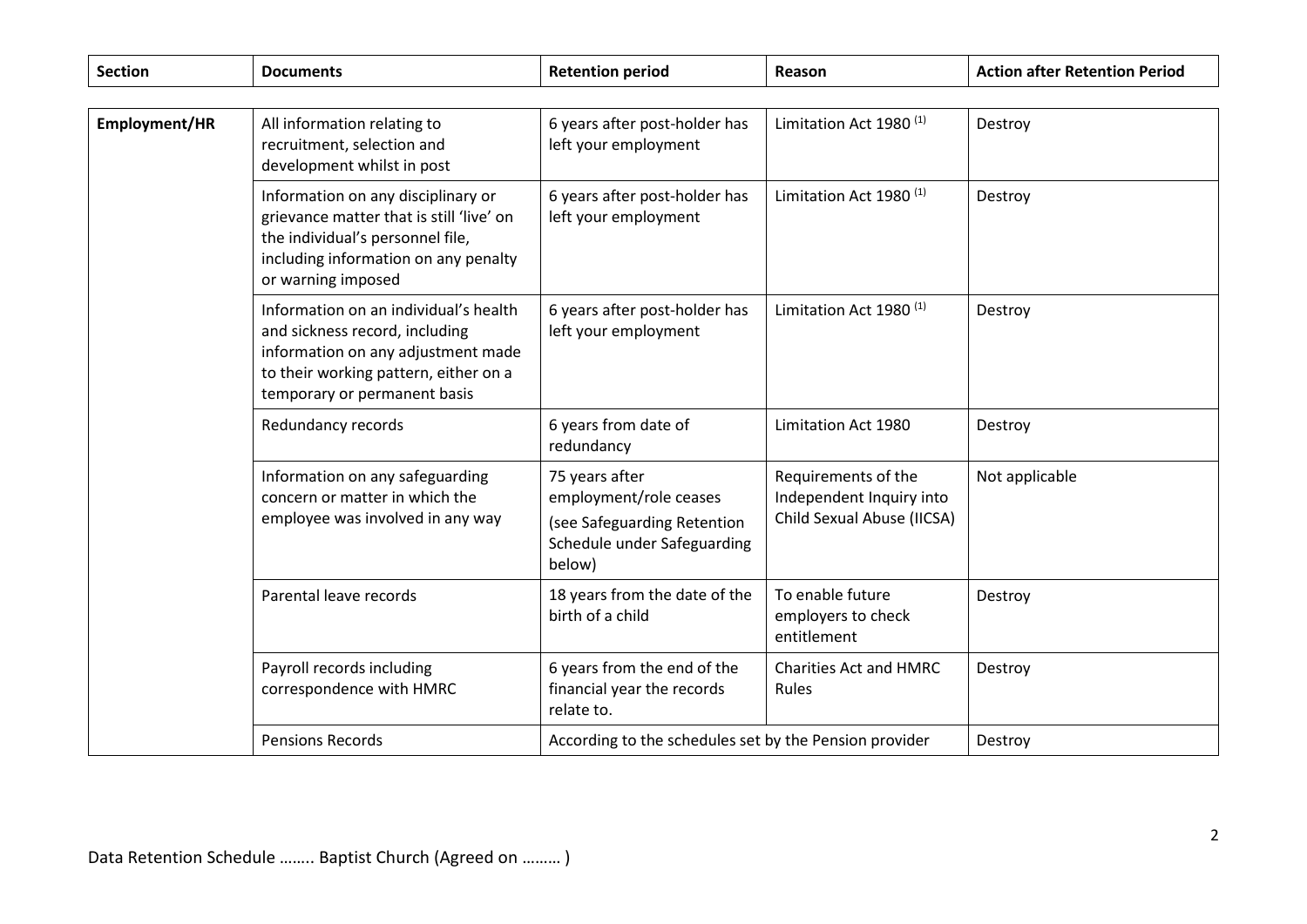| <b>Section</b> | <b>Documents</b>                                                    | <b>Retention period</b>                                                            | Reason                                                                                                                | <b>Action after Retention Period</b> |  |
|----------------|---------------------------------------------------------------------|------------------------------------------------------------------------------------|-----------------------------------------------------------------------------------------------------------------------|--------------------------------------|--|
|                |                                                                     |                                                                                    |                                                                                                                       |                                      |  |
|                | Application forms and interview notes<br>for unsuccessful candidate | 6 months to a year                                                                 | 2010 Equality Act<br>recommends six months.<br>One year limitation for<br>defamation actions under<br>Limitation Act. | Destroy                              |  |
|                | Complaints records                                                  | 1 year where complaint<br>referred elsewhere otherwise<br>6 years from last action | Limitation Act 1980                                                                                                   | Destroy                              |  |

*(1) Six years is generally the time limit within which proceedings founded on contract may be brought*

| <b>Finance</b> | All financial records - invoices, bills,<br>bank statements, paying in books etc          | 6 years from the end of the<br>financial year the record<br>relates to | <b>Charities Act and HMRC</b><br>Rules                          | Destroy                                 |
|----------------|-------------------------------------------------------------------------------------------|------------------------------------------------------------------------|-----------------------------------------------------------------|-----------------------------------------|
|                | <b>Gift Aid declarations</b>                                                              | 6 years after the last payment<br>was made                             | <b>HMRC Rules</b>                                               | Destroy                                 |
|                | Legacy information (i.e. documents<br>which relate to a legacy received by<br>the church) | 6 years after the deceased's<br>estate has been wound up               | In line with requirements<br>for other financial<br>information | Destroy                                 |
|                | <b>Church Annual Accounts and Reports</b>                                                 | 10 years $(2)$                                                         | Good practice                                                   | Archive (e.g. County Archive<br>Office) |
|                | Payroll records including<br>correspondence with HMRC                                     | See Employment/HR above                                                | See Employment/HR<br>above                                      | See Employment/HR above                 |

*(2) These should be kept permanently somewhere. 10 years is the suggested minimum period the information is held by the church before sent to archives.*

| General | Correspondence (including emails) | Unless this relates to any other category of data listed here (e.g. finance, employment,     |
|---------|-----------------------------------|----------------------------------------------------------------------------------------------|
|         |                                   | safeguarding etc) correspondence should be kept for as long as is relevant. Churches might   |
|         |                                   | find it helpful for staff and volunteers to have an annual 'purge' of all correspondence and |
|         |                                   | destroy any which is no longer relevant.                                                     |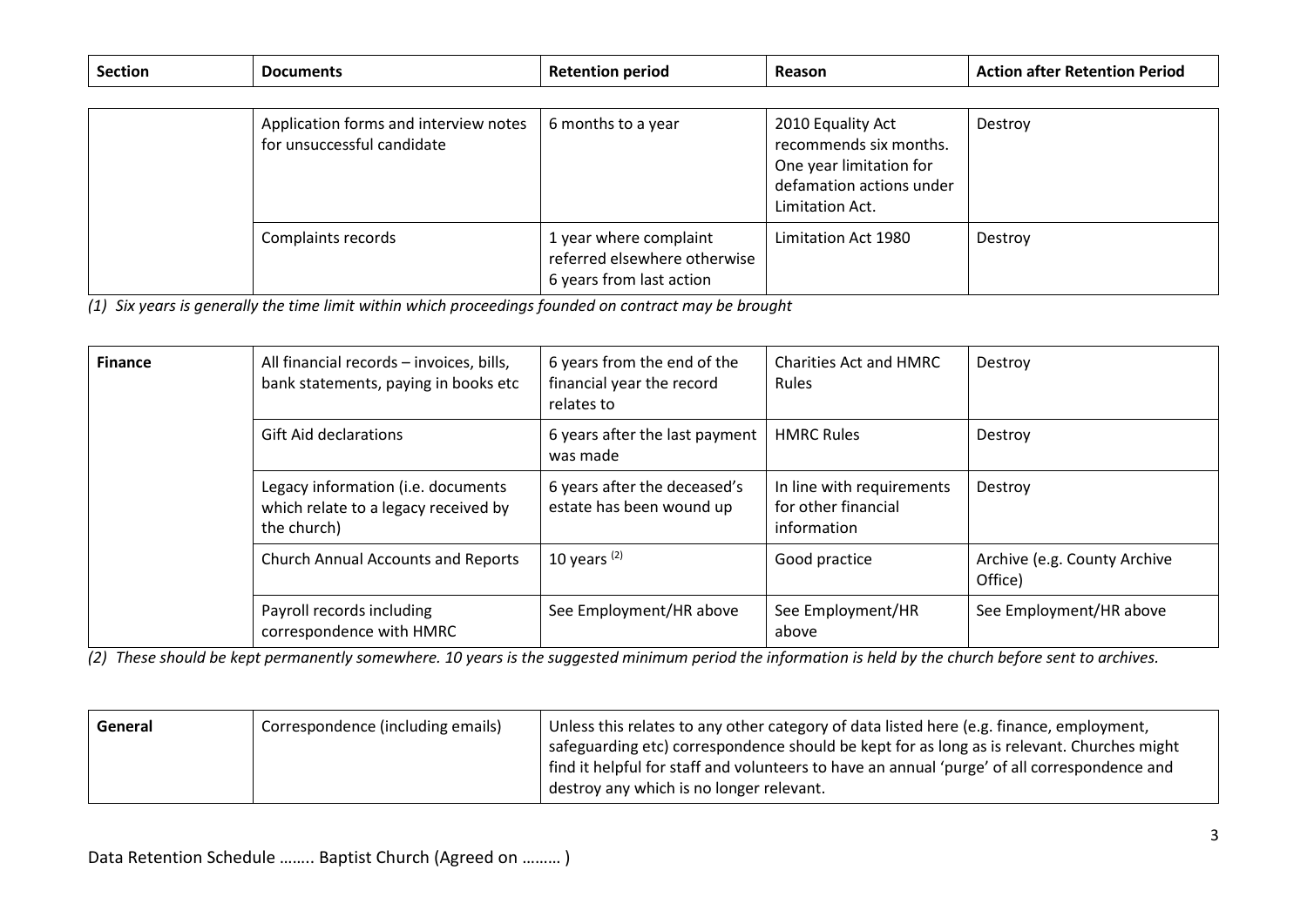| <b>Section</b>           | <b>Documents</b>                            | <b>Retention period</b>                                                | Reason                                                                                         | <b>Action after Retention Period</b> |
|--------------------------|---------------------------------------------|------------------------------------------------------------------------|------------------------------------------------------------------------------------------------|--------------------------------------|
|                          |                                             |                                                                        |                                                                                                |                                      |
| <b>Health and Safety</b> | Reportable accidents / accident book        | 3 years after date of entry or<br>end of any investigation if<br>later | The Reporting of Injuries,<br>Diseases and Dangerous<br><b>Occurrences Regulations</b><br>2013 | Destroy                              |
|                          | Records documenting external<br>inspections | 3 years after date of<br>inspection                                    | Good practice                                                                                  | Destroy                              |

| <b>Insurance</b> | Public liability policies and certificates           | Permanently                                                                                    | Historical<br>claims/commercial<br>practice                                             | Store securely with electronic<br>copy as backup |
|------------------|------------------------------------------------------|------------------------------------------------------------------------------------------------|-----------------------------------------------------------------------------------------|--------------------------------------------------|
|                  | Employer's liability policies                        | Permanently                                                                                    | Employers' Liability<br>(Compulsory Insurance)<br>Regulations 1998 suggests<br>40 years | Store securely with electronic<br>copy as backup |
|                  | Sundry insurance policies and<br>insurance schedules | Until claims under policy are<br>barred or 6 years after policy<br>lapses, whichever is longer | Commercial practice                                                                     | Destroy                                          |
|                  | Claims correspondence                                | 6 years after last action                                                                      | Commercial practice                                                                     | Destroy                                          |

| <b>Meetings</b> | <b>Church Meeting Minutes</b>  | 10 years from the date of the<br>meeting $(3)$ | Good practice | Archive (e.g. County Archive<br>Office)                             |
|-----------------|--------------------------------|------------------------------------------------|---------------|---------------------------------------------------------------------|
|                 | <b>Trustee Meeting Minutes</b> | 10 years from the date of the<br>meeting $(3)$ | Good practice | Archive (e.g. County Archive<br>Office)                             |
|                 | Minutes of internal groups     | 5 years from the date of the<br>meeting        | Good practice | Destroy unless of particular value<br>in which case send to Archive |

*(3) These should be kept permanently somewhere. 10 years is the suggested minimum period the information is held by the church before sent to archives.*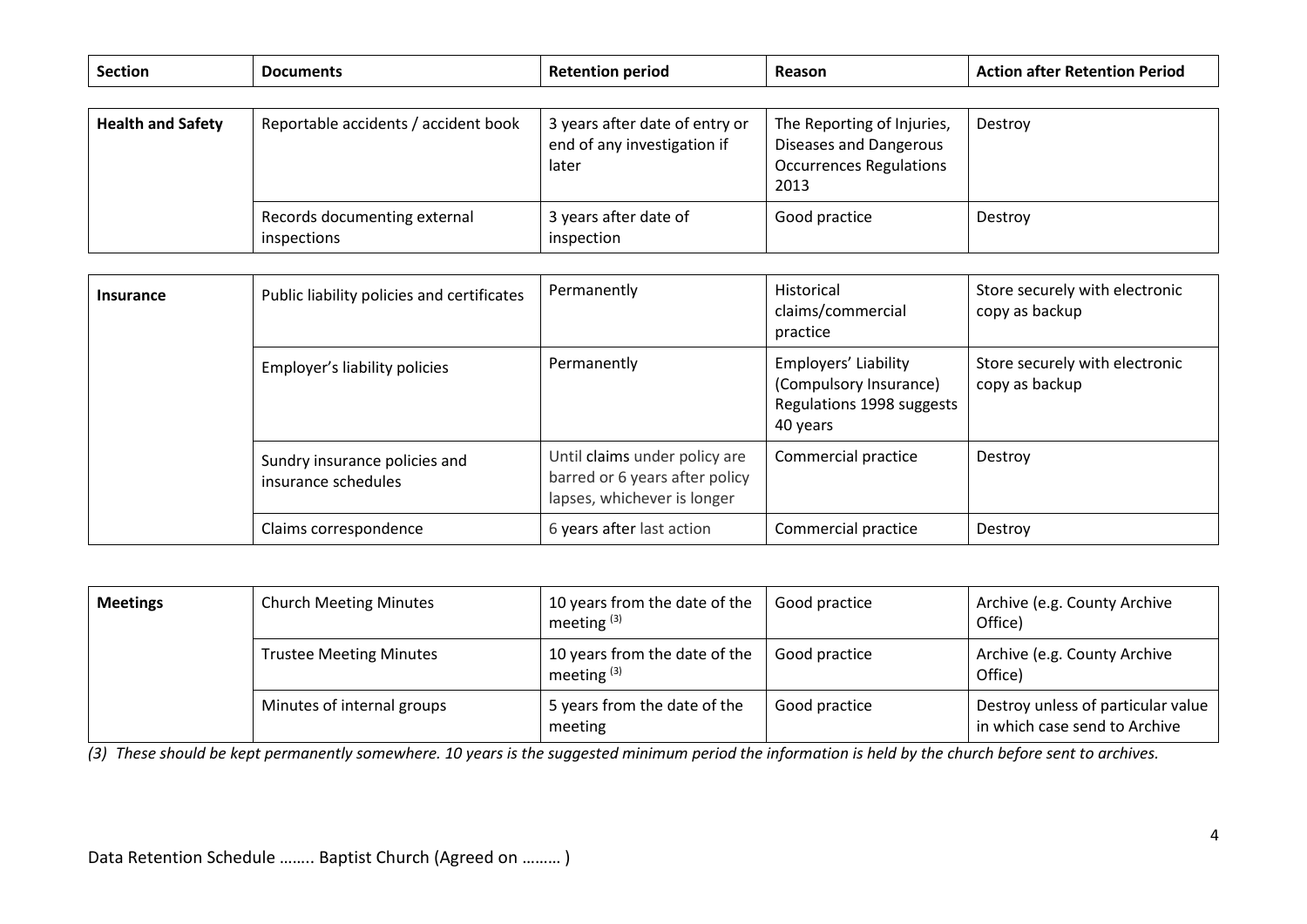| <b>Section</b>    | <b>Documents</b>                                                  | <b>Retention period</b>                                                                    | Reason        | <b>Action after Retention Period</b> |
|-------------------|-------------------------------------------------------------------|--------------------------------------------------------------------------------------------|---------------|--------------------------------------|
|                   |                                                                   |                                                                                            |               |                                      |
| <b>Membership</b> | Church Membership List (Names)                                    | Permanent but reviewed and<br>updated regularly                                            | Good practice | To Archive if church closes          |
|                   | <b>Contact details of Church Members</b><br>and regular attenders | 6 months after individual has<br>ceased to be a member or<br>stopped attending church. [4] | Good practice | Destroy                              |
|                   | <b>Church Contact list or Directory</b>                           | 1 year after publication                                                                   | Good practice | Destroy                              |

*(4) Unless individual asks for their details to be removed immediately*

| Property | Title Deeds for property (where church<br>holds their own)                                                                                                                            | Permanently or until property<br>is disposed of                            | Limitation Act 1980 | Keep copy for 6 years after<br>property has been disposed of |
|----------|---------------------------------------------------------------------------------------------------------------------------------------------------------------------------------------|----------------------------------------------------------------------------|---------------------|--------------------------------------------------------------|
|          | Leases                                                                                                                                                                                | 12 years after lease and<br>liabilities under the lease<br>have terminated | Limitation Act 1980 | Destroy                                                      |
|          | Final plans, designs and drawings of<br>the building, planning consents,<br>building certifications, collateral<br>warranties, records of major<br>refurbishments and redevelopments. | Permanently or until six years<br>after property is disposed of            | Limitation Act 1980 | Destroy 6 years after property is<br>disposed of             |

**Safeguarding** See separate Safeguarding Retention Schedule a[t www.baptist.org.uk/gdprsafeguarding](http://www.baptist.org.uk/gdprsafeguarding)

| <b>Website and</b><br>communications<br>platforms | The website makes use of [<br>YouTube/Vimeo insert as appropriate]<br>for playing videos, webinars and live<br>broadcasting. It also makes use of<br>[insert relevant platform] for playing<br>podcasts. For information on how<br>[insert relevant platform] retain data | Subject to regular<br>review. | <b>Privacy and Electronic</b><br><b>Communications Regulations 2003</b><br>Removed when no longer relevant<br>otherwise retained for legitimate<br>interest of supporting and<br>resourcing church members<br>(subject to individual data subjects'<br>rights). | Destroy |
|---------------------------------------------------|---------------------------------------------------------------------------------------------------------------------------------------------------------------------------------------------------------------------------------------------------------------------------|-------------------------------|-----------------------------------------------------------------------------------------------------------------------------------------------------------------------------------------------------------------------------------------------------------------|---------|
|---------------------------------------------------|---------------------------------------------------------------------------------------------------------------------------------------------------------------------------------------------------------------------------------------------------------------------------|-------------------------------|-----------------------------------------------------------------------------------------------------------------------------------------------------------------------------------------------------------------------------------------------------------------|---------|